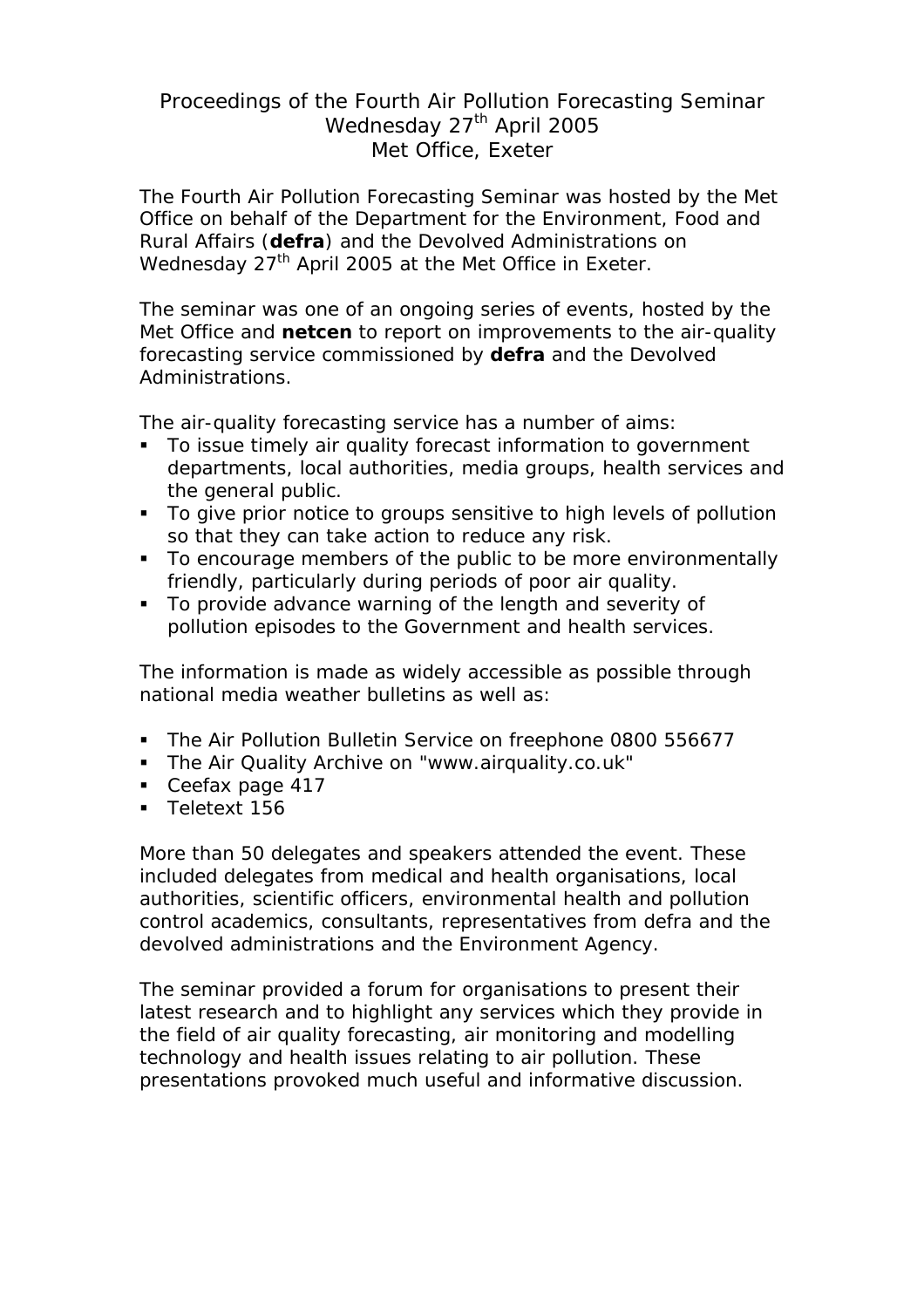### **In particular, the following topics were aired during the question and answer sessions:**

The success and accuracy rates of the national air pollution forecasts were discussed. Whilst there were some difficulties understanding the definitions of these measures, 2004 was reported by netcen to have been typical in terms of the success and accuracy rates achieved for zones (predominantly ozone pollution in rural areas), but low for agglomerations (urban areas) due to the relatively high incidence of localised and difficult to forecast  $PM_{10}$ episodes during this year.

Discussion of the factors affecting the accuracy of the air quality forecasts was wide-ranging and covered:

- Weather forecasts.
- Local pollution sources.
- Unusual trans-boundary  $PM_{10}$  events (Saharan dust, forest fires, volcanic erruptions etc.)
- Emissions inventories.

It was reported that the UK is the only European country currently publishing the success rates of air pollution forecasting, based on "actual" reported data and forecast meteorology. By taking out unusual events and using analysis met. data it is possible to improve the reported performance of forecasting models.

It was reported that there are several joint European initiatives to improve and co-ordinate air quality forecasts. These currently involve netcen, the Met Office and Defra:

- Smog Warners co-ordinated by netcen since 1997 see www.aeat.com/netcen/airqual/forecast/smogwarners
- Ozone Web operated as part of the EC's Clean Air for Europe (CAFE) programme- see http://ozone.eionet.eu.int/index.jsv?pk\_lang=20
- A proposal from the Network of European Metereological Sevices (EUMETNET) see www.eumetnet.eu.org

The effects of air pollution on hospital admission and mortality rates encouraged much discussion and re-enforced the importance of research in this area. The Department of Health now has a unique database which contains details of all the research comparing hospital admission and mortality rates with background air pollution. It was reported that patients with some conditions were put at much higher risk of premature death with increased air pollution. Statistically significant factors relating air pollution to hospital admission rates and mortality rates can be confirmed for all major pollutants. The only poor relationship was between increasing ozone and hospital admissions, and this was not fully understood.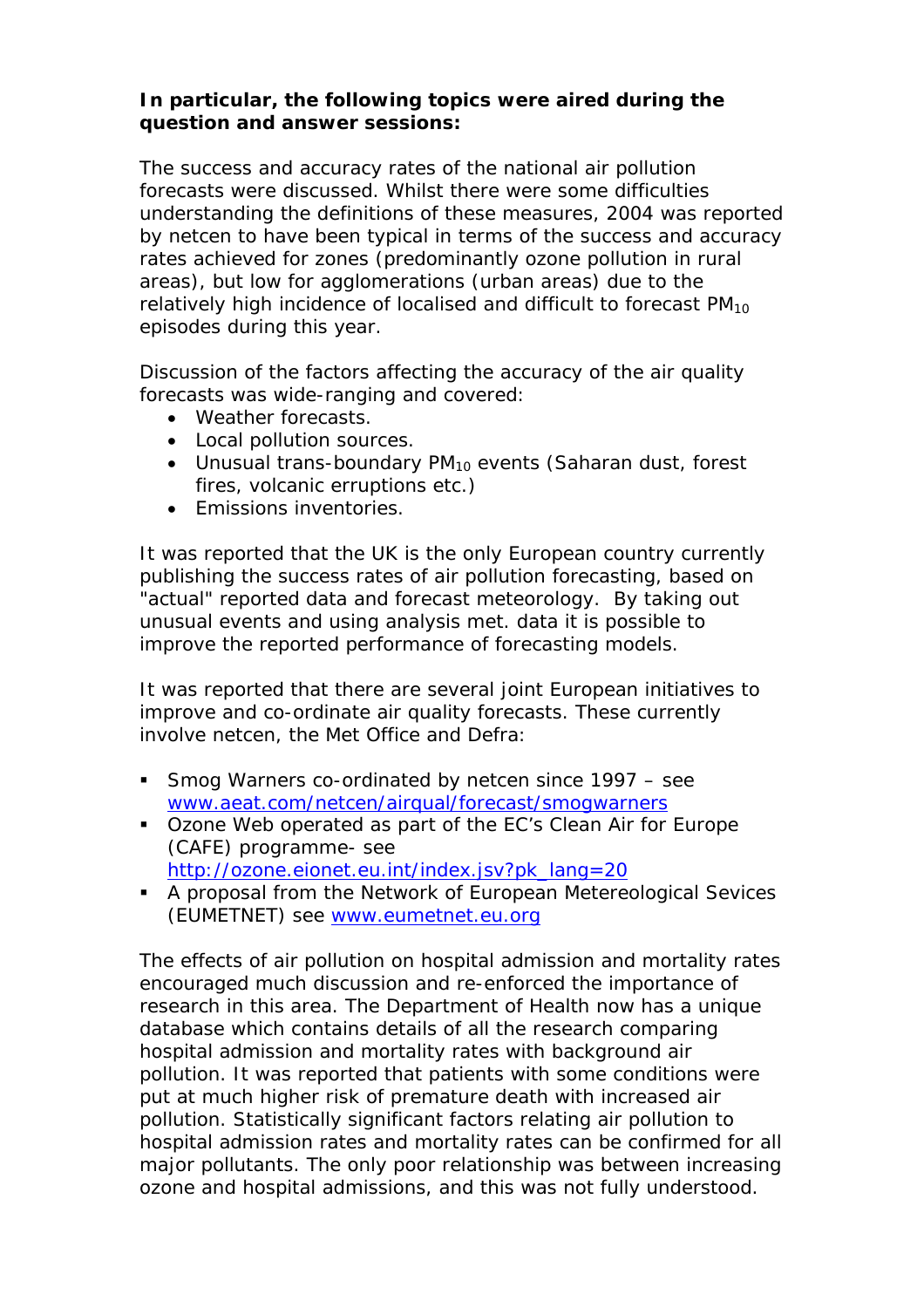Published research into the numbers of increased deaths per ppb or  $\mu$ g m<sup>-3</sup> of pollution gives us a guide to the scale of the risks and confirms the value of this area of work.

The Met Office Health Forecasting team are trying to encourage the NHS to take preventative action to protect susceptible patients when conditions are likely to adversely affect their health.

The latest evidence on the links between climate change and air pollution levels were presented and discussed. This is a complex area with many conflicting factors, and there was no simple answer as to whether climate change would make air pollution levels worse in the future. Indeed, emissions of some pollutants are expected to offset the effects of global warming by causing "global dimming".

### **Other Information:**

The full agenda for the day's proceedings is listed below along with details of other websites and papers relating to the topics discussed.

Copies of the presentations from the seminar are provided on the Research Information section of the Air Quality Archive (www.airquality.co.uk) in pdf format. For further information on the air quality forecasting service please contact paul.willis@aeat.co.uk.

## **For further information please see:**

| Defra                                                                                 |
|---------------------------------------------------------------------------------------|
| http://www.defra.gov.uk/environment/airquality/index.htm                              |
| The Air Quality Archive                                                               |
| www.airquality.co.uk                                                                  |
| Air Quality Forecasting                                                               |
| http://www.airquality.co.uk/archive/uk_forecasting/apfuk_home.php                     |
| Air Quality Forecasting Reports                                                       |
| http://www.airquality.co.uk/archive/reports/reports.php?action=category&section_id=12 |
| Department of Health                                                                  |
| http://www.dh.gov.uk/PolicyAndGuidance/HealthAndSocialCareTopics/AirPollution/fs/en   |
| <b>BBC</b> Weather                                                                    |
| http://www.bbc.co.uk/weather/ukweather/                                               |
| Forecasting the Nations Health                                                        |
| http://www.met-office.gov.uk/health/nationhealth.html                                 |
| The Hadley Centre                                                                     |
| http://www.meto.gov.uk/research/hadleycentre/                                         |
| AQEG                                                                                  |
| http://www.defra.gov.uk/environment/airquality/ageg/index.htm                         |